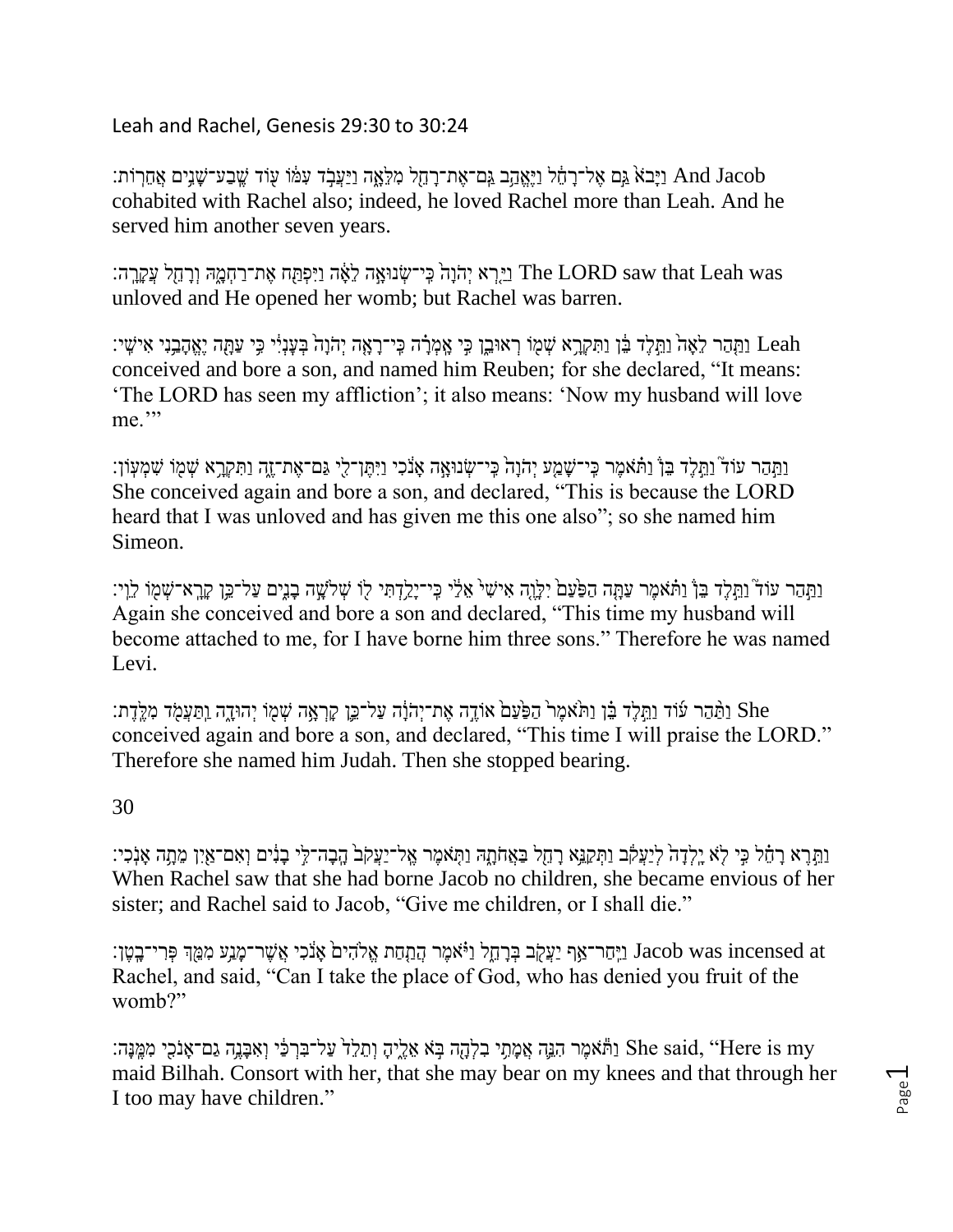וַתְּתֵּ וַ־לָּו אֶ מִתְחָה לְאִשָּׁה וַיָּבָא אֱלֵיהָ יַעֲקִבּ׃ So she gave him her maid Bilhah as concubine, and Jacob cohabited with her.

וַתֲהָר בִּלְהֶה וַתֲּלֵּד לִיַעֲקֹב בֵּוְ׃ Bilhah conceived and bore Jacob a son.

נַתְּאמֶר רָחֵל<sup>י</sup> דָּנְנִּי אֱלֹהִ֫ים וְגַם<sup>ׂ</sup> שָׁמֲעֹ בְּקֹלִׂי וַיִּתֶּן־לֵי בֵּ֣ן עַל־כֵּ֣ן קָרְאָה שְׁמֻוֹ דֶּֽן: "And Rachel said, "God has vindicated me indeed, He has heeded my plea and given me a son." Therefore she named him Dan.

וַתֲהַר עוֹד וַתֵּקֵי בִּלְהָה שִׁפְתַּת רָחֵל בֵּ֣ן שֵׁנִי לְיַעֲקִֽב׃ Rachel's maid Bilhah conceived again and bore Jacob a second son.

יִתְּאמֶר רַחֶּל נַפְתּוּלֵי אֱלִהֶים ן נִפְתֵּלְתִּי עָם־אֲחֹתְי גַם־יַכְלְתִּי וַתִּקְרֵא שְׁמִוֹ נַפְתַּלֵי: And Rachel said, "A fateful contest I waged<sup>-b</sup> with my sister; yes, and I have prevailed." So she named him Naphtali.

then Leah saw that הַחֲרָא לָאֵּה כֵּי עַמְדָה מְלֵדֶת וַתִּקַּח אֶת־זִלְפֵּה שִׁפְחַתֲׁהּ וַתְּחֵֵּן אֹתֵהּ לְיַעֲקֹב לְאִשֵּׁה: she had stopped bearing, she took her maid Zilpah and gave her to Jacob as concubine.

ן, נְתֲּלֶד זָלְפָּה שִׁפְחַת לֵאָה לִיַעֲקִב בֵּן And when Leah's maid Zilpah bore Jacob a son,

וַתְּאמֶר לֵאָה (בגד) [בָּא גֶד] וַתִּקְרָא אֶת־שְׁמִוֹ גֵּד: Leah said, "What luck!" So she named him Gad.

יִבְּיָ לְיַעֲקָבּ׃ When Leah's maid Zilpah bore Jacob a second son,

וַתְּאמֶר לֵאֵּה בְּאֲשֶׁרְיּ כֵּ֣י אִשְׁרִוּנִי בַּנָּוֹת וַתִּקְרֵא אֶת־שָׁמִוֹ אֲשֵׁר: Leah declared, "What fortune!" So she named him Asher.

וַיֵּּכְ֥ךְ רְאוּבֵ֫ן בִּימֵי קְצִיר־חִטִּ֫ים וַיִּמְצָא דְוּדָאִים בַּשָּׂדֶה וַיָּבֵא אֹתָם אֶל־לֵאָה אִמֶּוֹ וַתְּאמֶר רָחֵל אֶל־לֵאֶה תְּנִי־ יַ מְדּוּדָאֵי כְּנֵךְ׃ Once, at the time of the wheat harvest, Reuben came upon some mandrakes in the field and brought them to his mother Leah. Rachel said to Leah, "Please give me some of your son's mandrakes."

וַתְּאמֶר לָּה הַמְעַטֹּ קַחָתֵּךְ אֶת־אִישִׁי וְלַקָּחָת גַּם אֶת־דּוּדָאֵי בְּנֵי וַתְּאמֶר רַחָ֫ל לַכָּן יִשְׁכֵּב עִמַּ֣ךְ הַלַּיְלַה תַּחַת ך׃ְֵַַּּּֽ֤נ ְב י ֵַּ֥א ָּודּד But she said to her, "Was it not enough for you to take away my husband, that you would also take my son's mandrakes?" Rachel replied, "I promise, he shall lie with you tonight, in return for your son's mandrakes."